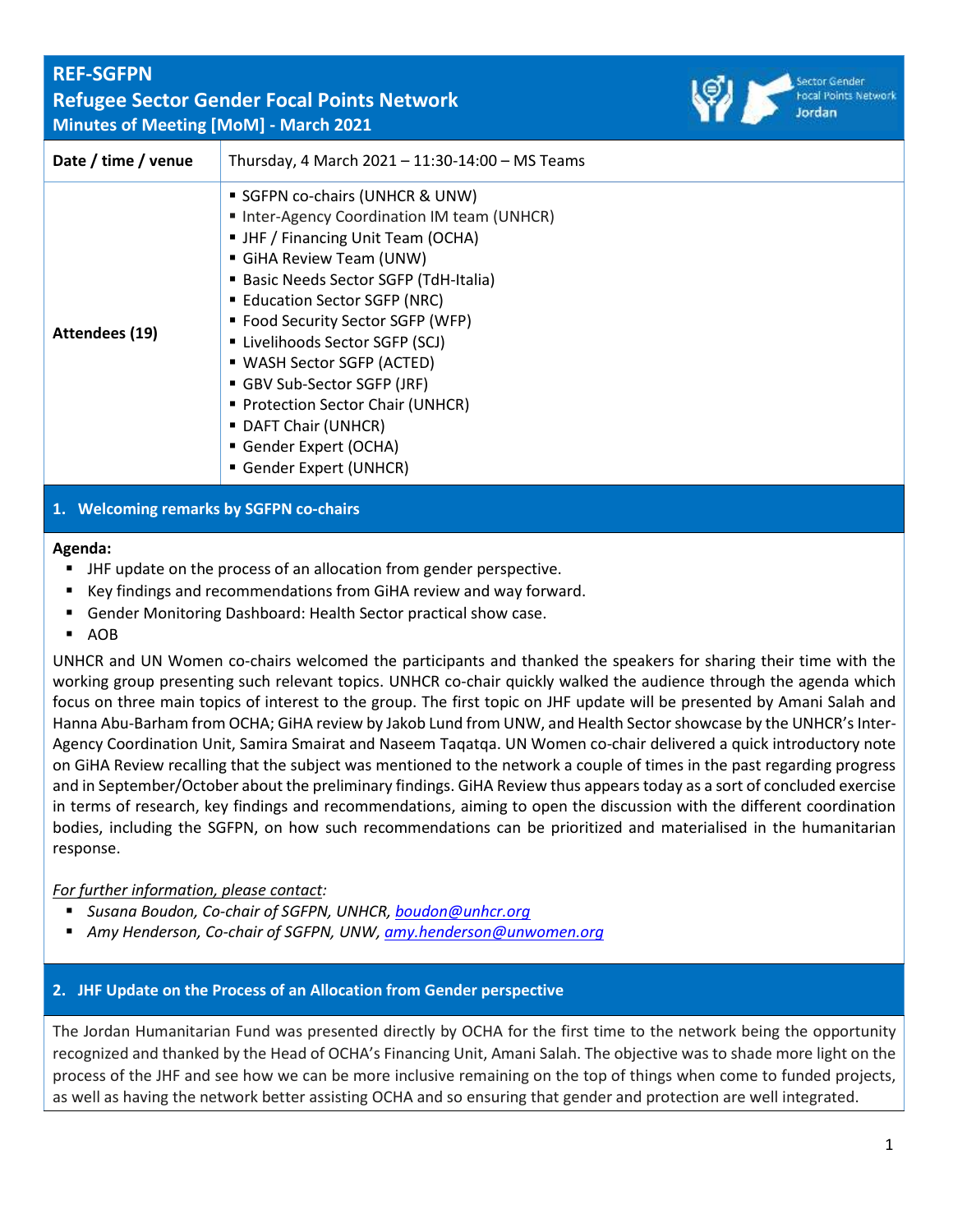#### **JHF Allocation Process:**

- Starts with the registration with OCHA by all partners, recording due diligences and capacity assessment. Based on partners successful registration process entitlement and eligibility are granted to apply for the JHF. Following this, and given a certain given year, the next step of the process starts when OCHA launch the allocation which is called
- "Standard Allocation" and where the needs and the parities of the allocation are identified from the sector leads and sector members as it is a coordinated process where the most urgent priorities aim to be represented in OCHA allocation document.
- At this stage, sector members have discussions on the parities which are then shared by the sector leads with the Inter-Sector Working Group (ISWG), and where it is decided on which sectors will apply based on the funding level, urgent needs, priorities, etc. Those constitutes overall elements that goes to prioritize the urgent sectors and avoid stretching on the allocation as the fund is very small.

However, protection and gender are always mainstreamed in the projects, from time to time, in addition to the mainstreaming of protection in the projects, protection may appear asstand-alone based on priorities. Once the allocation is launched, partners are invited to apply and are advised to closely coordinate with respective Sector Leads and Sector Gender Focal Points (SGFPs) to make sur that their projects are appropriately targeting and setting the agreed priorities in the allocation document; that gender is appropriately mainstreamed to ensure that activities are aligned with the priorities; and that guidance is provided by sector leads on activities e.g. geographically focused from the designing to the reporting phases.

Regarding the proposals in terms of gender, OCHA is also looking into the assessments, log-frames, and budgets for the activities. During this process the contribution of the SGFPs is central as it helps to make sure that gender is well captured in the proposals. The following level occurs once the allocation islaunched. A joint work starts with the Sector Leads aiming to strategically identify the TRCs following the guidance previously shared. Then they start working on the formulation of the TRCs who should be comprised by N/NGOs, I/NGOs, UN agencies, SGFPs and the Sector Lead.

OCHA's Humanitarian Affairs Officer, Haya Alayed, continued building on JHF presentation highlighting the composition of the Technical Review Committees (TRC's) and the role of the SGFPs participating in it by reviewing projects from gender lenses, and filing the score card with appropriate analysis and recommendations to the partners. Furthermore, OCHA's role within the process, is also to ensure that TRCs meetings are counting with the presence of the above-mentioned representatives. There is a score card that contains segments fully dedicated to gender aiming to help the evaluation of the projects against how, and at which level, gender is embedded in or not. When gender criteria and requirements are weak or inexistent, OCHA send the projects proposals back to the partners to be reviewed in order that gender is integrated as part of the selection criteria.

OCHA's Humanitarian Programme Officer, Hanna Abu-Barham, walked participants through the score card tool, which is key to support the review, highlighting the key role of SGFPs within the process. Once the review from partners is done, the proposals are sent back to the SGFPs for new review. The Quick Guide<sup>1</sup> on SGFPN and JHF jointly developed by OCHA and UNHCR, was mentioned as the document aims to facilitate the understanding of the JHF process in terms of gender and SGFPs role. It was noted by OCHA that in the past two years SGFPs were not always part of the TRCs representing some of the sectors. Some of the reasons might be that simply SGFPs were not involved in the process from the beginning.

It was also emphasized by OCHA that this meeting appears as a great opportunity to apply a new method starting from now, aiming to ensure full implication of the SGFPs from the first to the last stage. To fil the gaps and further make sectors and partners benefit from the key support of the SGFPs, the process was reviewed and a new method will be adopted to further strengthen roles and SGFPs participation over the different stages of the JHF process. Thereby, SGFP's participation is recommended to be engaged as follows: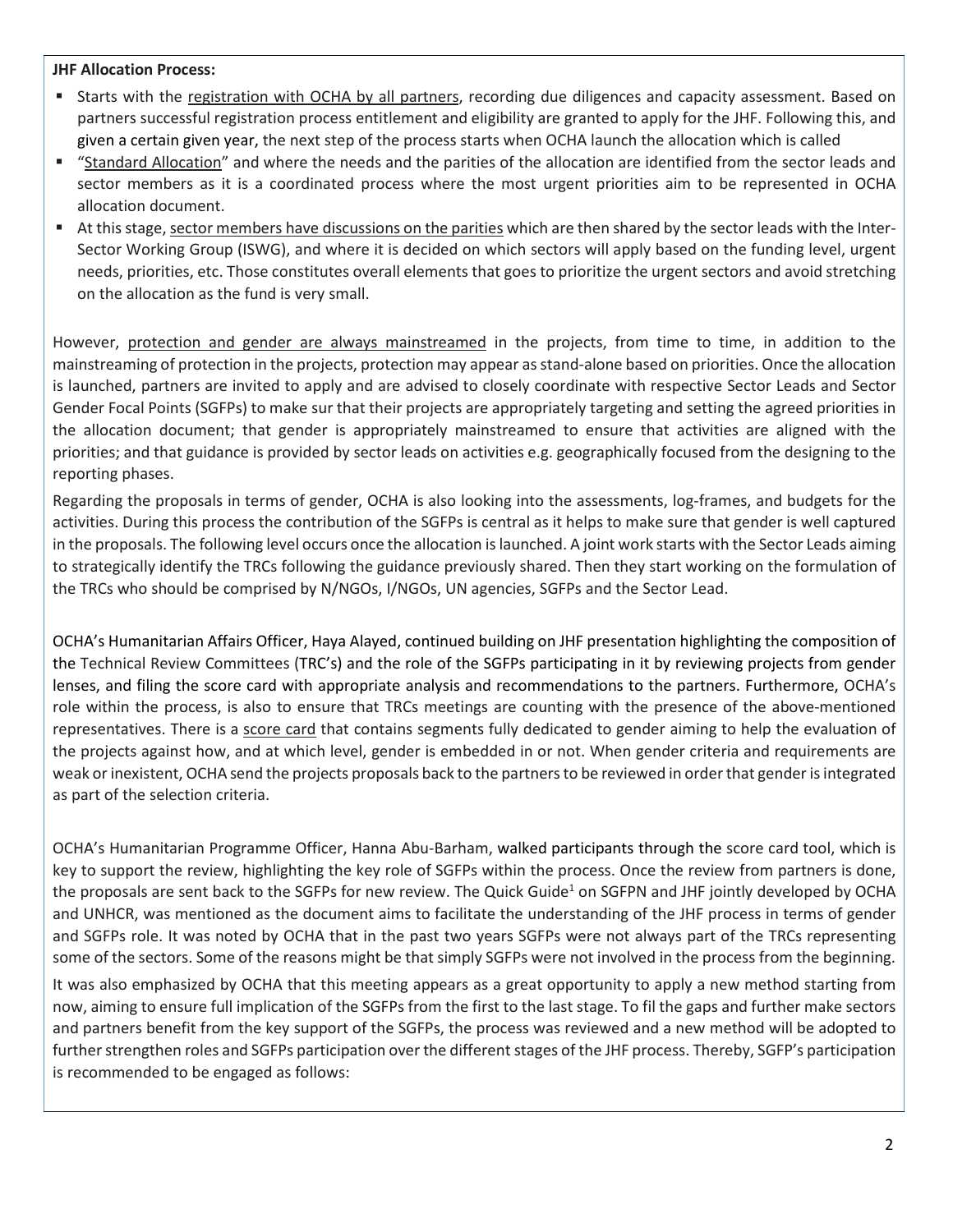- **1 st stage, when sectors are prioritizing:** SGFPs helps the identification of gender gaps and vulnerable groups in each sector and then ISWG trough sector leads.
- **2 nd stage, when launching the allocation**: SGFPs may provide key guidance to I/NNGOs partners on gender matters.
- **3 rd stage, during the review of the proposals**: SGFPs participation on sectors TRCs and filing the scorecard.
- **4 th stage, during the completion and allocation**: SGFPs feedback to partners during a dedicated meeting convened for feedback purposes.

Still related to the score card, some other main topics were emphasised, e.g. strategic relevance, which is seriously taken into consideration by OCHA, and where SGFPs can do the difference when reviewing the proposals e.g. "sector's highest outstanding priorities", "identified urgent needs", and "do no harm" principle. Topics related to programmatic relevance are also considered, e.g. clear description and identification of beneficiaries and/or vulnerable groups; the logical framework of the projects; if gender is integrated in a realistic manner throughout the different sections of the project; and if protection considerations are also take into account during project planning. Another component of the process is cost effectiveness which is not a direct subject of concern for the SGFPs. In return, management and monitoring being also one of the main components appears as one of the areas of focus, in particular regarding the reporting and monitoring plan along with any feedback or complaints received from beneficiaries (under the AAPs) are areas to look out when preparing for the technical review committee meetings. The very last component of the score card is linked to coordination which is fully under Sector Leads responsibility.

The JHF informative session was completed with a quick overview of Gender with Age Marker (GAM) developed by the Inter-Agency Steering Committee (IASC) and which is integrated into the GANTS Management System used on the online platform for partners to develop and submit the proposals. What it important to highlight here was that the fact that sometimes the GAM appears in the project proposals doesn't means that partners are expressing the GAM in an appropriate manner. When this happens, projects must be further analysed and investigated. As an example, it was indicated projects which is likely to contribute to gender equality across all age groups. Immediately this appears as unrealistic and is certainly not translating the real situation. It remains a project called for under the GAM, but this must be checked with the partner who will be requested to do amendments. In cases like this one, the decision is not coming from the partner but rather based on a survey that links integrated inside the project. As the survey constitutes a technical component of the tool, technical improvements are being added in order to be possible to see all entries entered by partners regarding the GAM.

The GAM application was introduced a while ago and it aims to be not only a learning tool but also works as a qualification for a project, even though not scoring the highest, and where organizations can work to increase their learning on gender mainstreaming in the projects by looking how SGFPs may support on these specific matters. It is also important to carefully note how the GAM is being integrated in the designing phases of the projects.

## Discussion:

- One relevant question was raised by the Education SGFP, Dina Almasri regarding involvement on needs assessment, monitoring, etc. and wondering if a specific budget allocation to gender mainstreaming is expected? OCHA clarified that if the project is a gender project like a GBV one, a full budget for the entire project is considered. Otherwise, as gender is a cross-cutting issue, there will no particularly budget allocation.
- Another key question was made by GBV SGFP, Nermin Sharif about the timelines once the call for proposals comes out. OCHA clarified that 2021 round has not yet been decided and that launching an allocation depends on the existing resources and contributions received from donors at the time. It is anticipated that the first allocation will happen around the end of March/beginning of April, with the second allocation happening sometime around September. In terms of timelines for the allocation process, generally when the allocation is launched, partners are given two weeks to prepare and submit applications, and about 7 to 8 working days to the sectors to revise and give feedback based on TRC meetings.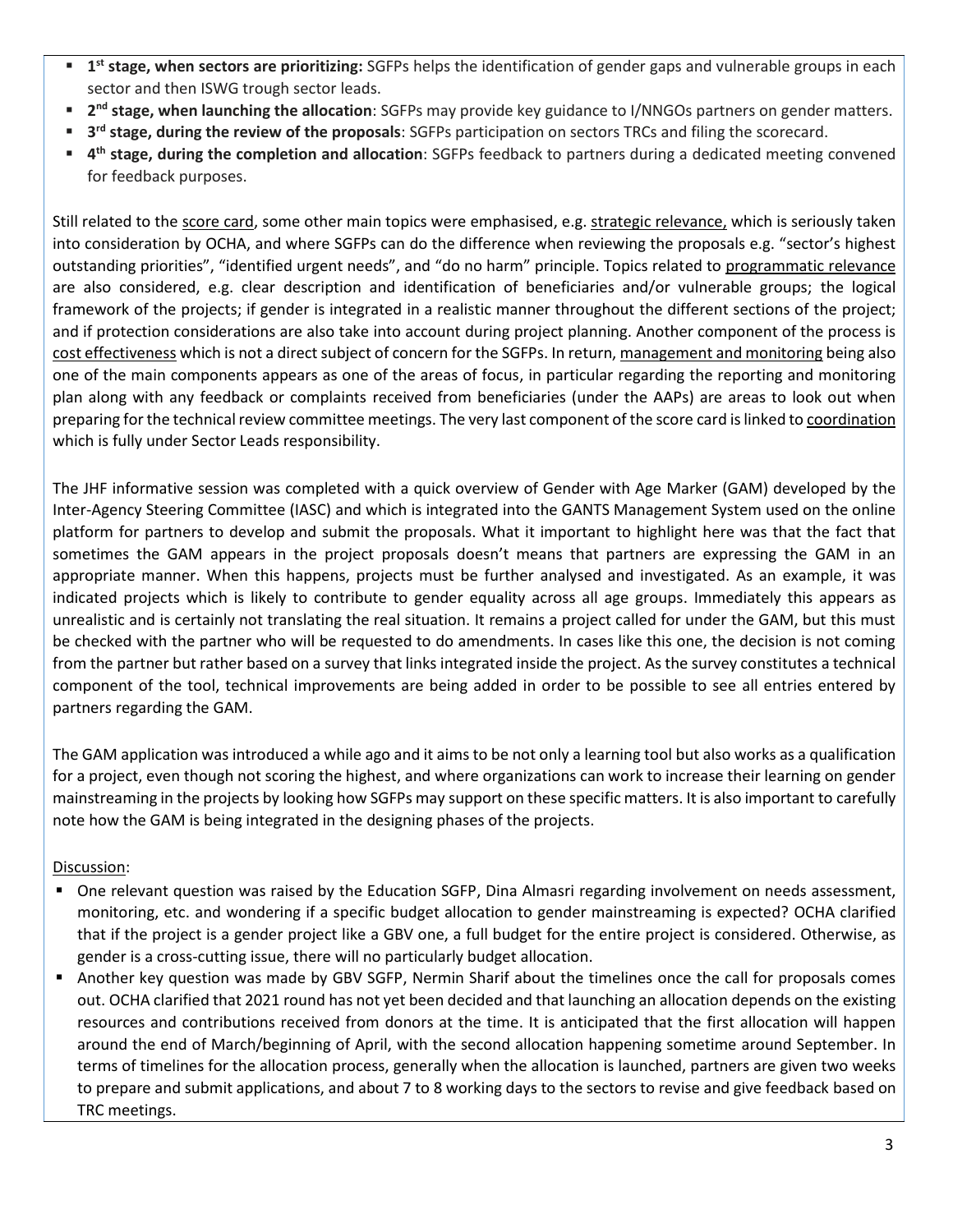- OCHA suggested that when calls for proposals are launched, the SFGPN will also be notified in the same email usually sent the Sector Leads. This will inform SGFPs in due time and allow them to plan the respective calendars foreseeing when activities are expected to happen.
- It was highlighted by UNHCR's co-chair that having an informative JHF session before the 2021 first call is meant to help ensure coordination between OCHA and SGFPN, as in the past two years the engagement was inconsistent. In addition to OCHA colleague's comprehensive information, UNHCR's co-chair also delivered a quick read-out of the new Quick Guide SGFPN & JHF prepared jointly with OCHA.
- Presenters noted that a couple of weeks ago there were some challenges noted when accessing the GAM tool (and which in principle is solved) to kindly refer to OCHA through OCHA colleagues at Country Pool Fund https://www.unocha.org/jordan/donor-contributions

Annexe 1

Quick Guide SGFPN & JHF [Final].pdf

# *For further information, please contact:*

- *Amani Salah, Head of Humanitarian Financing Unit, OCHA, [salah1@un.org](mailto:salah1@un.org)*
- *Hanna Abu-Barham, Humanitarian Programme Officer, OCHA, [abubarhamh@un.org](mailto:abubarhamh@un.org)*
- *Haya Alayed, Humanitarian Affairs Officer, OCHA[, alayed@un.org](mailto:alayed@un.org)*

# **3. Key findings and recommendations from GiHA review and way forward.**

UNW Co-chair introduced the GiHA Review conducted under the Humanitarian Partners Forum (HPF) over the past year. The review has been done in partnership with UN Women and UNHCR chairing the reference group, as well as several other partners in the humanitarian response and who have worked on the task team undertaking a lot of research, as UNFPA, WHO, WFP and JIF. It was a huge collaborative effort to undertake the research. The GiHA Review was sort of gender audit across the entire humanitarian response and explored how programme standards and roles and responsibilities include gender. The study was undertaken across all sectors, and included an extensive desk review, followed by key informant interviews last summer. The objective was to learn how partners can strengthen gender in humanitarian response. Key findings and recommendations were presented to the reference group a couple of weeks ago. The UN Women GiHA consultant Jakob Lund presented the findings and recommendation and expressed his high appreciation to the dedicated people working on gender and continually contributing with their engagement and huge efforts to ensure that gender is part of the humanitarian response and long-term engagement in the humanitarian action. Recommendations and suggested actions are linked to global commitments, international standards and law aiming that this fits to the Jordanian context as relevant. The review is a kind of starting point for the conversation that allow us together in this group, as well as in other fora, to determine the best way that we can put these crucial recommendations and the suggested actions into action? How do we make sure that each one of us here can take responsibility for the tasks that are relevant to us if that makes sense? This also includes relationships with other networks, the localization task team it will be an important NCOC recommendations and key findings.

## **The key findings and recommendations were categorized into five different groups:**

1. Leadership and Accountability: the recommendation is to strengthen accountability throughout the system with a stronger leadership and advocacy. It was also often highlighted by the review's respondents that gender should be a recurrent agenda point, e.g. at the HPF meetings. Mechanisms and action plans to implement GiHA should also be sought. Regarding Gender Mainstreaming, firstly the recommendation is that Gender Analysis and SADD are systematically integrated during the planning phase into both sector plans and JRP throughout all stages of the program cycle. Secondly, to maintain robust focus on SRHR and GBV, but in parallel raise awareness on GTHA, empowerment, full participation of women and girls and other vulnerable groups. It was also emphasized that GTHA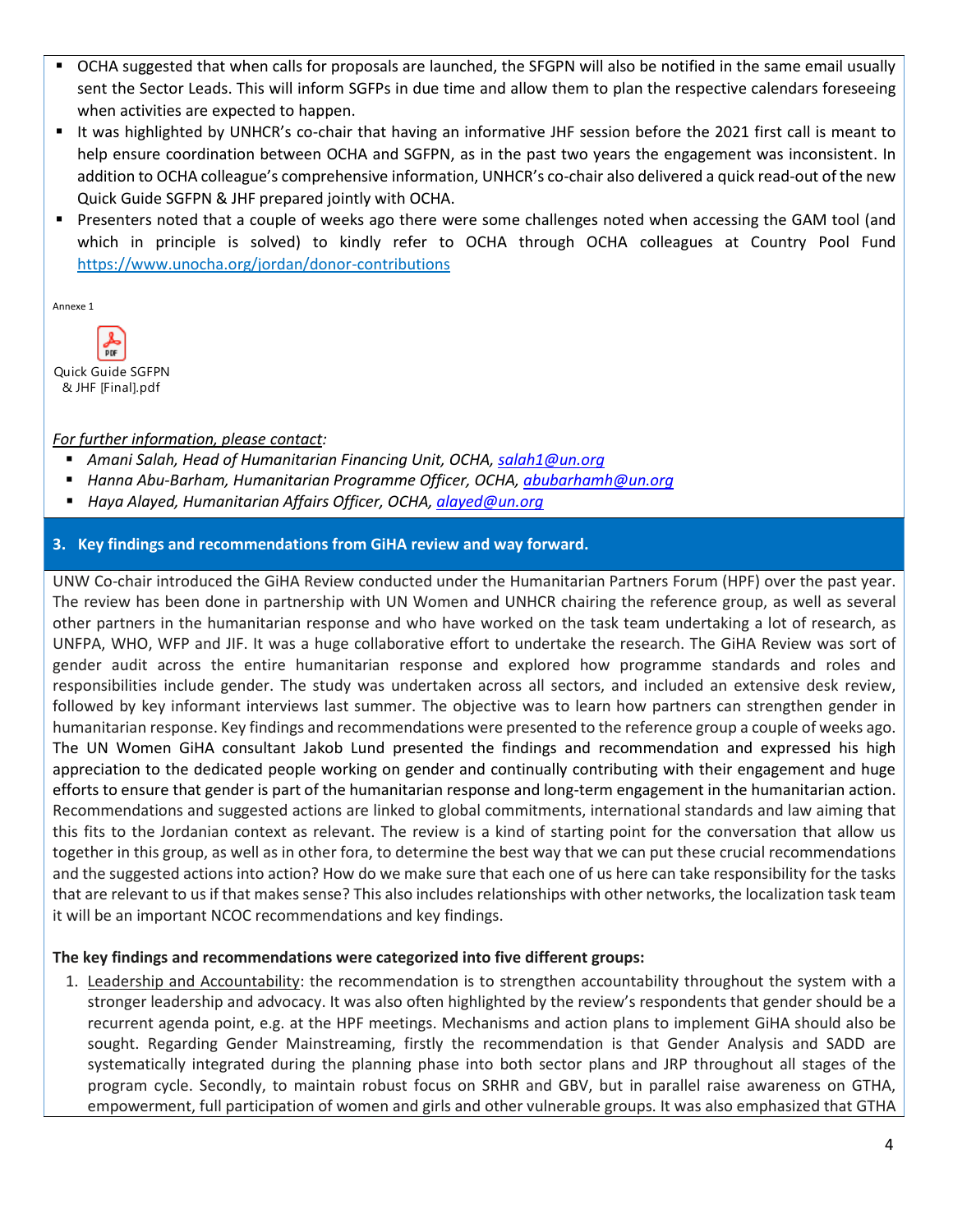are important enough in themselves as tend to transform gender dynamics, power, etc. but at the same time important parts addressing SRHR but also GBV.

- 2. Financing: the recommendation is to improve mechanisms for tracking of funding levels; establish financial target for program allocation (something that we look into at international standards level, but we have to find something that would be applicable and relevant to Jordan context).
- 3. Coordination: it is recommended: (i) revue sectors ToRs and update them as necessary to increase women participation in coordination mechanisms at all levels; (ii) establish accountability measures; (iii) strengthen SGFPN participation, expertise, capacity, and accountability.
- 4. Monitoring: recommendations are, (i) to undertake system-wide revision of M&E mechanisms and processes to ensure gender responsive M&E mechanisms; (ii) to establish some kind of performance indicators including qualitative ones for gender within sector performance surveys as well as the review mechanisms for the coordinated needs assessment.

## **Next Steps:**

The GiHA Task Team led by UNW will begin consultations with the different stakeholders, including SGFPN, and asking them to support the task team in prioritizing recommendations, and identifying some key actions that can be taken by who want to do this and support. Over the coming month contacts with the task team will be maintained by UNW. Further discussions have to take place but the feeling isthat the SGFPN is ahead of the curve with 2021 workplan addressing needs, use of the GAM, gender analysis, strengthening the reporting process, etc. which will support implementing some of the recommendations so the SGFPN will do a great contribution. GiHA intends to report soon to the HPF with the key findings, recommendations, prioritization, some proposed actions, and a basic action plan.

# Discussion:

- Two points were made by IAC Associate Samira Smairat in relation to the specific role of the SGFPN and the lack of specific funds allocation to gender may remain problematic and challenging. Some activities can continue to be done by the network with the existing limited resources but continuing lacking the necessary means to go beyond what it is already being done. GiHA consultant noted that the SGFPN is already playing an important role moving the lines of some of the findings and recommendations. The concern about funding was acknowledged as legitimate and is something raised by the GiHA Reference Group as well. At this stage the goal is to develop an action plan; once actions are known then it would be more possible to know what resources exist and what resources might be needed. The point is valid and remains a decision that must be taken according to how things unfold.
- Regarding the UNW role, it is acknowledged that SGFPN as a limited role and does not have control of what is happening in different organizations and projects but it can continue doing advocacy with the sector chairs and coordinators to come up with a system to help address gaps.
- Another comment raised by the Education SGFPN, Dina Almasri regarding the that GiHA findings sounds alarming and the feeling that Jordan is behind the game. UNW reassured that in fact the report is not that negative and that during the interviews, respondents shown their satisfaction about the progress in gender in the humanitarian response, and acknowledged a very strong political will to make sure that we're always increasing our gender capacity and that there are still areas to strengthen.

# *For further information, please contact:*

- o *Amy Henderson, Co-chair of SGFPN, UNW, [amy.henderson@unwomen.org](mailto:amy.henderson@unwomen.org)*
- o *Jakob Silas Lund, Gender in Humanitarian Action Specialist, UNW, [jakobsilas.lund@unwomen.org](mailto:jakobsilas.lund@unwomen.org)*